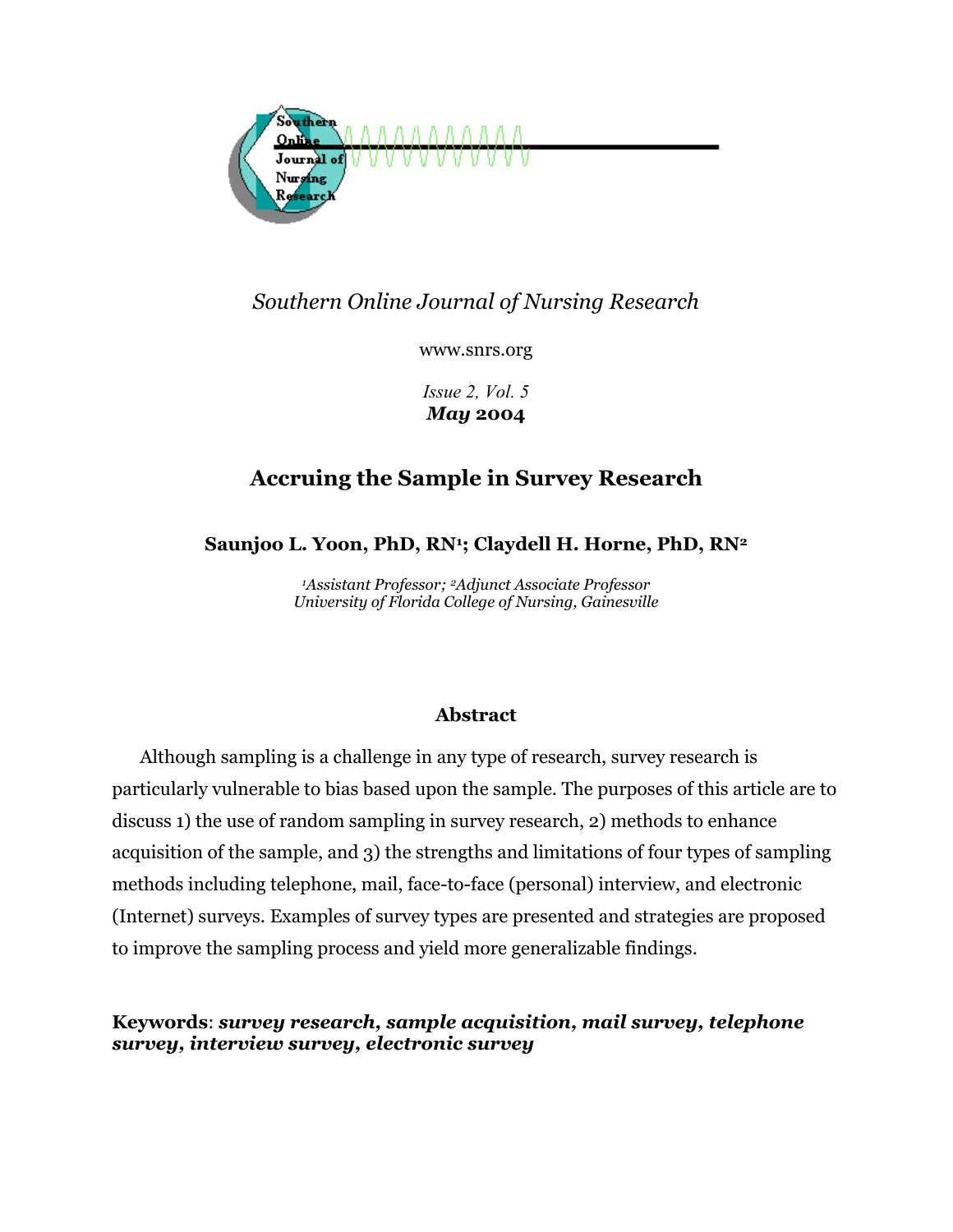Data from an entire population of interest are rarely feasible to obtain; therefore, careful sampling is necessary to obtain unbiased estimates of the desired population. Selection of the study population should be based on previous research and the current research question. Frequently, the findings from survey research are not generalizable beyond the selected sample either because a convenience sample is used or because the response rates from the sample are low. There are, however, ways to make the findings of survey research more generalizable and, therefore, more beneficial. Thus, the purposes of this article are threefold: 1) to discuss the use of random sampling in survey research, 2) to discuss methods to enhance acquisition of the sample, and 3) to discuss the strengths and limitations of four types of sampling methods including telephone, mail, faceto-face (personal) interview, and electronic (Internet) surveys. Examples of survey types are presented and for each type, strategies are proposed to improve the sampling process and yield more generalizable findings. Although important, the calculation of sample size is not a focus of this discussion.

## **Sampling Frames for Survey Research**

Random sampling and convenience sampling are the two most common sampling techniques used by researchers to conduct quantitative studies, while purposive or judgmental sampling is used for qualitative studies. Random sampling can be defined as "a selection process in which each element in the population has an equal, independent chance of being selected."**1p295**

In contrast, convenience sampling or accidental sampling, a type of nonprobability sampling, involves a use of "the most conveniently available people as study participants."**1p292** Random sampling allows the researcher to estimate the degree of expected error and to more accurately generalize the findings to the population of interest, thereby, increasing the credibility of research findings in survey research. **2-3** Despite the advantages of using random sampling, many nursing researchers use convenience sampling because, as its name suggests, it is convenient, economical, and less time-consuming. Another deterrent to random sampling includes ethical decisions that place participants at risk if they are randomized into a control group.2 The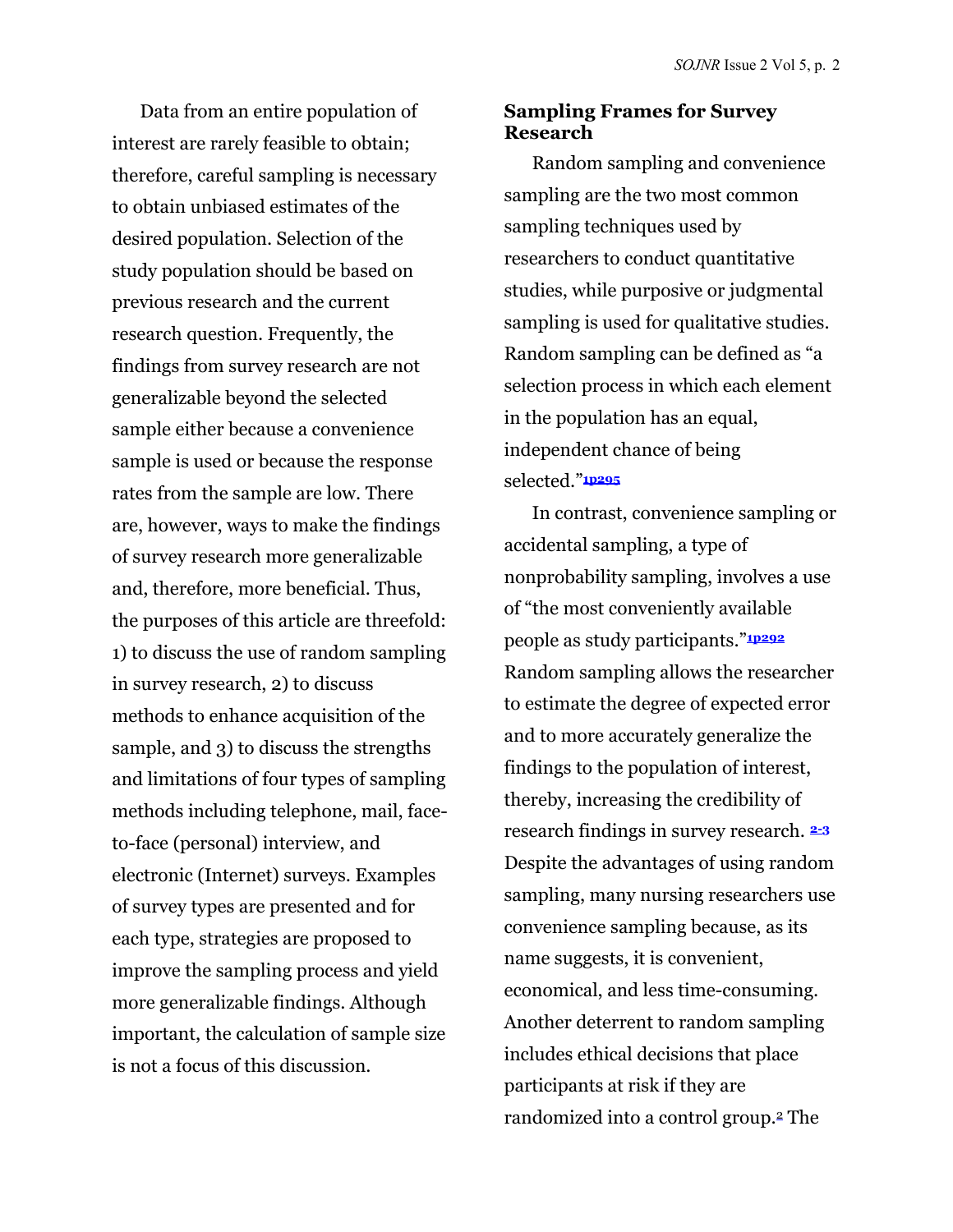advantages of convenience sampling must be weighed against its disadvantages, these include possible sampling bias, a less representative sample of the population, and a limited generalizability of the results.**1-2** Therefore, for non-experimental research such as a survey design, it is well worth the effort and cost for researchers to use random sampling methods whenever possible.

## **Sample Sources for Survey Research**

Once researchers have identified their population of interest, they should determine what sources they will use for sample selection. Public records such as national or state licensing agencies, Departments of Safety and Motor Vehicles, voter registration lists, and telephone directories are usually available for a minimal charge at national, state, and local levels.

When choosing a source for subject selection, researchers should be knowledgeable of the types of information provided. It is important to identify sample limitations, such as cost, unavailable demographic data, and questions about whether the sample composition is representative of the study population. Although the cost of

obtaining the listing may be a limitation, most publicly available lists are reasonably priced according to cost to the agency. Researchers should determine that the necessary demographic information such as age, gender, or race is available and that the individuals on the list can be sorted by demographic characteristics. For example, the voter registration office in a given area can supply information on the percentage of registered voters, as well as on age, gender, and race. Thus, researchers can be confident that subject selection is representative in these areas. If a researcher is studying adult women over 18 years of age in a given geographical area and decides to use the Department of Safety and Motor Vehicles as a source, it would be important to know the percent of women over 18 years of age without a current driver's license. Also, the researcher would need to determine whether the cohort of people with driver's licenses has a racial representation similar to the population of interest.

If a mailed survey is to be used, the source should provide a current address, which is often problematic in our mobile society. Programs such as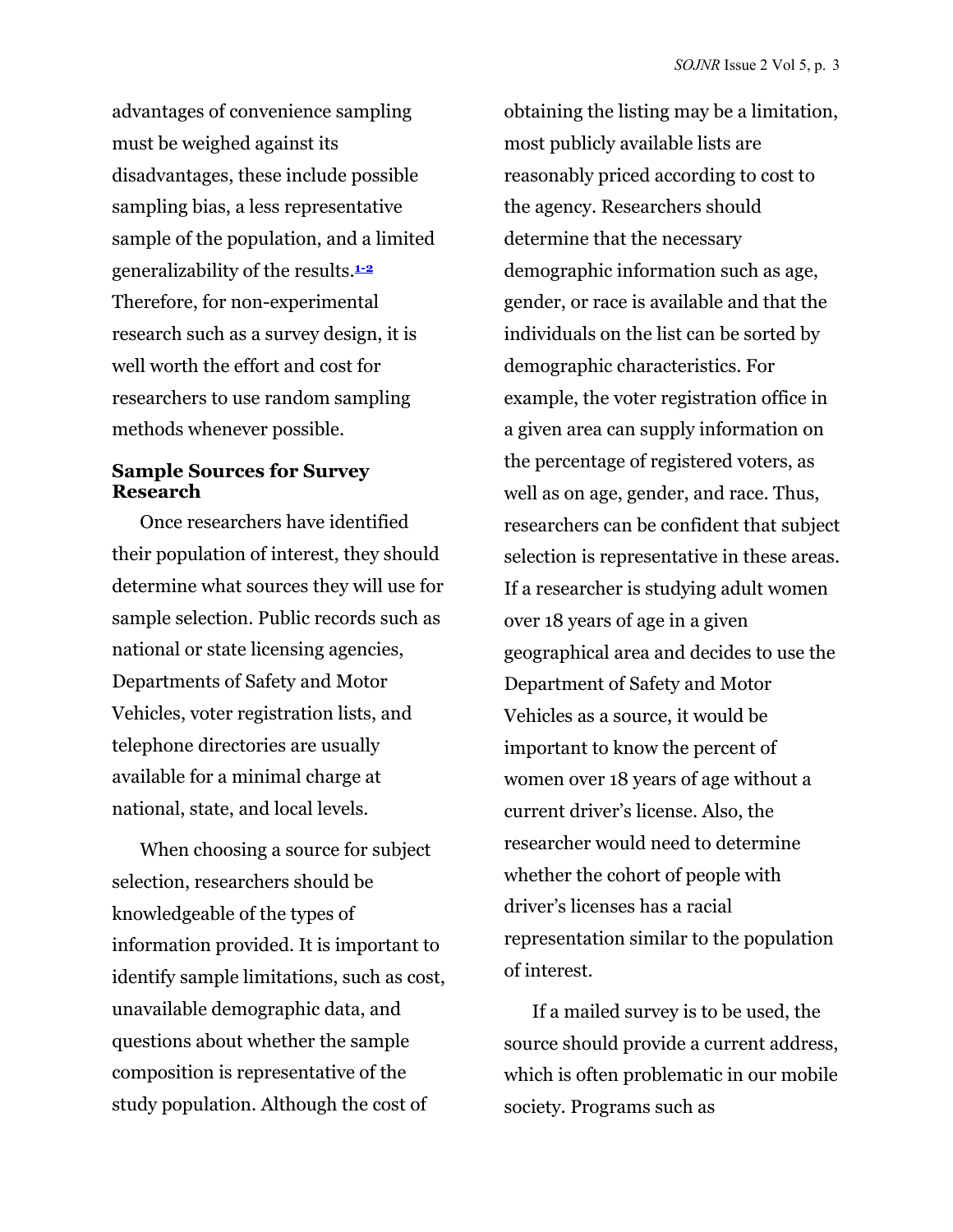[www.cleanlist.com c](http://www.cleanlist.com)an be purchased to validate addresses for large lists of individuals. It is important to understand that unidentified, undeliverable addresses may adversely affect response rates. Researchers often cannot tell the difference between a nonrespondent and a person who did not receive the survey because of an outdated address.

If a phone survey is planned, the researcher must know a current phone number, the percent of residences in the United States without telephones, and the percent of residences with unlisted

telephone numbers. Information on telephone access in the United States and in individual states is readily available from the U.S. Census Bureau (See [Table 1\)](#page-4-0). Telephone directory data tend to be a representative source, since only 1.2% of owner occupied homes and 4.9% of renter-occupied homes within the U.S. are without telephones.**4** A future concern related to dependence on telephone directories for generalizable data is the trend towards mobile phones instead of conventional landline phones since cell phone usage continues to rise.**5-6**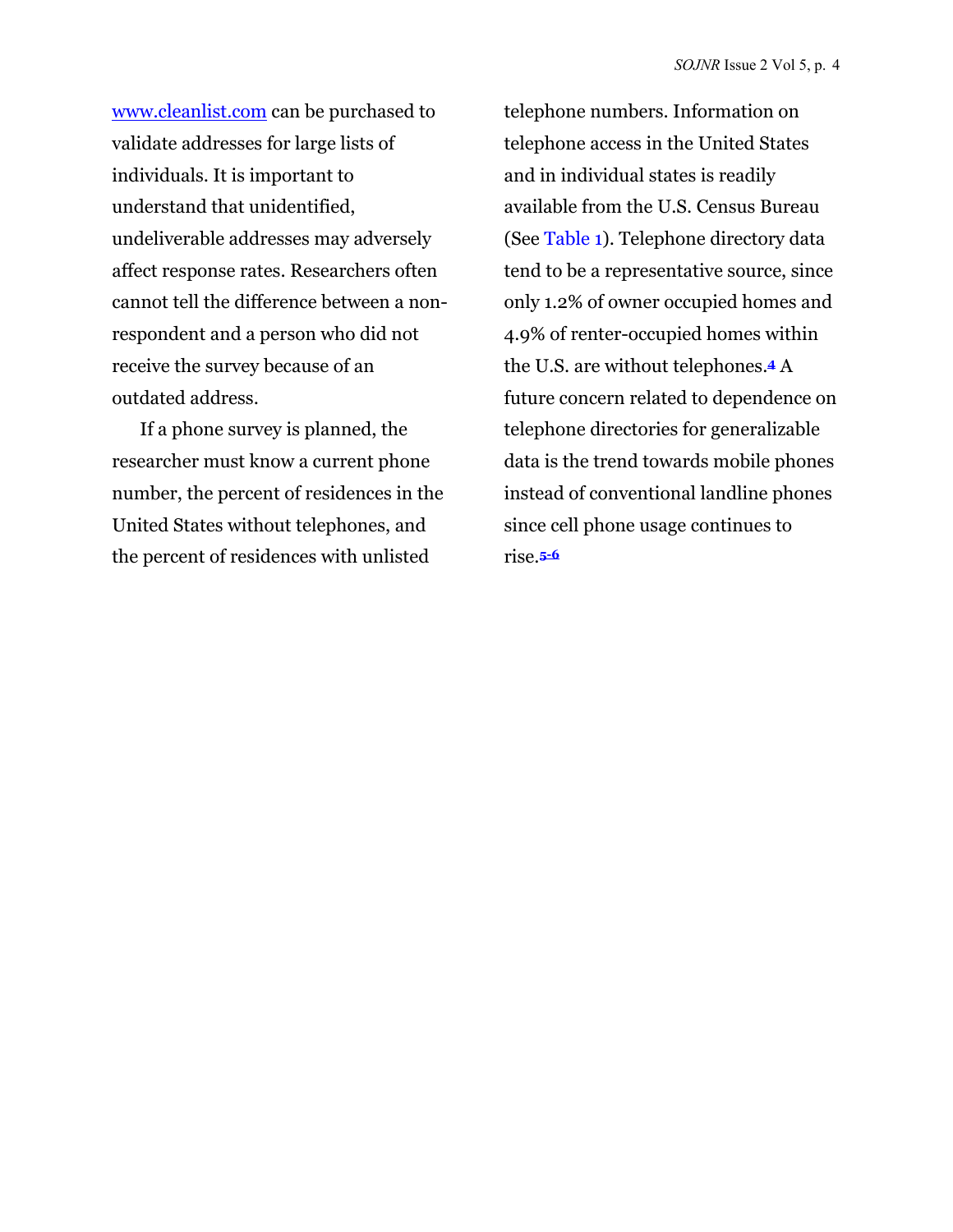<span id="page-4-0"></span>

| Table 1. | Number of owned and rented households with telephone access |
|----------|-------------------------------------------------------------|
|          | in the United States*                                       |

| <b>State</b>         | <b>Owner Occupied Homes</b> |                        |                 | <b>Renter Occupied Homes</b> |
|----------------------|-----------------------------|------------------------|-----------------|------------------------------|
|                      | # Homes with                | # Homes without        | # Homes with    | # Homes without              |
|                      | phone/%                     | phone/%                | phone/ %        | phone/%                      |
| <b>United States</b> | 68,987,521/98.8             | 828, 992/1.2           | 33,921,875/95.1 | 1,741,713/4.9                |
| Alabama              | 1,226,085/97.4              | 32,601/2.6             | 437,438/91.4    | 40,956/8.6                   |
| Alaska               | 134,801/97.3                | 3,702/2.7              | 80,115/96.4     | 2,982/3.6                    |
| Arizona              | 1,260,415/97.4              | 33,222/2.6             | 570,591/93.9    | 37,099/6.1                   |
| Arkansas             | 700,923/96.9                | 22,535/3.1             | 285,026/89.3    | 34,212/10.7                  |
| California           | 6,510,872/99.5              | 35,365/0.5             | 4,823,969/97.3  | 132,664/2.7                  |
| Colorado             | 1,109,537/99.4              | 6.768/0.6              | 525,824/97.0    | 16,109/3.0                   |
| Connecticut          | 867,844/99.8                | 1,898/0.2              | 419,431/97.1    | 12,497/2.9                   |
| Delaware             | 214,704/99.4                | 1,342/0.6              | 79,985/96.7     | 2,705/3.3                    |
| Dist of Columbia     | 100,449/99.2                | 767/0.8                | 141,605/96.3    | 5,517/3.7                    |
| Florida              | 4,402,889/99.1              | 38,822/0.9             | 1,795,149/94.7  | 101,069/5.3                  |
| Georgia              | 1,995,712/98.3              | 33,581/1.7             | 914,517/93.6    | 62,559/6.4                   |
| Hawaii               | 226,016/99.2                | $\overline{1,767/0.8}$ | 168,964/96.3    | 6,493/3.7                    |
| Idaho                | 336,335/98.9                | 3,578/1.1              | 124,213/95.7    | 5,519/4.3                    |
| Illinois             | 3,057,188/99.0              | 31,936/1.0             | 1,395,663/92.9  | 106,992/7.1                  |
| Indiana              | 1,644,229/98.5              | 24,854/1.5             | 623,502/93.4    | 43,721/6.6                   |
| lowa                 | 824, 174/99.1               | 7,253/0.9              | 305,365/96.1    | 12,484/3.9                   |
| Kansas               | 709,593/98.7                | 9,280/1.3              | 299,022/93.7    | 19,996/6.3                   |
| Kentucky             | 1,093,344/97.2              | 31,954/2.8             | 422,691/90.8    | 42,658/9.2                   |
| Louisiana            | 1,099,706/97.8              | 25,289/2.2             | 486,859/91.7    | 44,199/8.3                   |
| Maine                | 368,076/99.2                | 2,844/0.8              | 143,288/97.3    | 3,992/2.7                    |
| Maryland             | 1,334,659/99.5              | 6,935/0.5              | 614,199/96.1    | 25,066/3.9                   |
| Massachusetts        | 1,504,549/99.8              | 3,699/0.2              | 916,050/97.9    | 19,282/2.1                   |
| Michigan             | 2,758,204/98.7              | 35,142/1.3             | 927,710/93.5    | 64,605/6.5                   |
| Minnesota            | 1,404,118/99.4              | 8,606/0.6              | 469, 368/ 97.3  | 13,035/2.7                   |
| Mississippi          | 725,837/95.9                | 31,314/4.1             | 252,065/87.1    | 37,218/12.9                  |
| Missouri             | 1,519,237/98.5              | 23,073/1.5             | 611,243/93.7    | 41,041/6.3                   |
| Montana              | 243,609/98.3                | 4,091/1.7              | 104,912/94.5    | 6,055/5.5                    |
| Nebraska             | 445,849/99.2                | 3,457/0.8              | 207,497/95.7    | 9,381/4.3                    |
| Nevada               | 453,225/99.1                | 4,020/0.9              | 280,863/95.6    | 13,057/4.4                   |
| New Hampshire        | 329,505/99.6                | 1,278/0.4              | 139,838/97.2    | 3,985/2.8                    |
| New Jersey           | 2,003,488.99.6              | 7,810/0.4              | 1,004,955/95.4  | 48,392/4.6                   |
| New Mexico           | 451,750/95.2                | 22,685/4.8             | 187,258/92.0    | 16,278/8.0                   |
| New York             | 3,720,170/99.5              | 19,077/0.5             | 3,203,986/96.6  | 113,627/3.4                  |
| North Carolina       | 2,139,976/95.5              | 32,294/1.5             | 897,100/93.5    | 62,643/6.5                   |
| North Dakota         | 169,766/99.1                | 1,544/0.9              | 82,767/96.4     | 3,075/3.6                    |
| Ohio                 | 3,040,933/99.0              | 31,581/1.0             | 1,307,123/95.2  | 66,136/4.8                   |
| Oklahoma             | 895,820/97.6                | 22,321/2.4             | 384,458/90.6    | 39,694/9.4                   |
| Oregon               | 850,560/99.3                | 6,330/0.7              | 461,354/96.8    | 15,479/3.2                   |
| Pennsylvania         | 3,382,468/99.3              | 23,699/0.7             | 1,328,855/96.9  | 41,981/3.1                   |
| Rhode Island         | 244,374/99.7                | 776/0.3                | 158,113/96.8    | 5,161/3.2                    |
| South Carolina       | 1,081,657/97.7              | 25,962/2.3             | 388,422/91.1    | 37,813/8.9                   |
| South Dakota         | 195, 142/98.6               | 2,765/1.4              | 86,647/93.8     | 5,691/6.2                    |
| Tennessee            | 1,538,993/98.6              | 22,468/1.4             | 627,483/93.5    | 43,961/6.5                   |
| Texas                | 4,639,854.98.4              | 77,440/1.6             | 2,518,591/94.1  | 157,469/5.9                  |
| Utah                 | 497,222/99.1                | 4,437/0.9              | 193,257/96.8    | 6,365/3.2                    |
| Vermont              | 168,513/99.3                | 1,264/0.7              | 68,486/96.7     | 2,371/3.3                    |
| Virginia             | 1,819,243/99.0              | 18,715/1.0             | 822,274/95.5    | 38,941/4.5                   |
| Washington           | 1,457,489/99.4              | 9,496/0.6              | 782,799/97.3    | 21,614/2.7                   |
| West Virginia        | 537,792/97.1                | 15,834/2.9             | 163,903/89.6    | 18,952/10.4                  |
| Wisconsin            | 1,417,655/99/4              | 9,005/0.6              | 632,681/96.2    | 25,203/3.8                   |
| Wyoming              | 132,972/98.1                | 2,516/1.9              | 54,401/93.6     | 3,719/6.4                    |
| Puerto Rico          | 748,632/81.4                | 171,079/18.6           | 212,023/62.1    | 129,591/37.9                 |
|                      |                             |                        |                 |                              |

\* U.S. Census Bureau **<sup>4</sup>**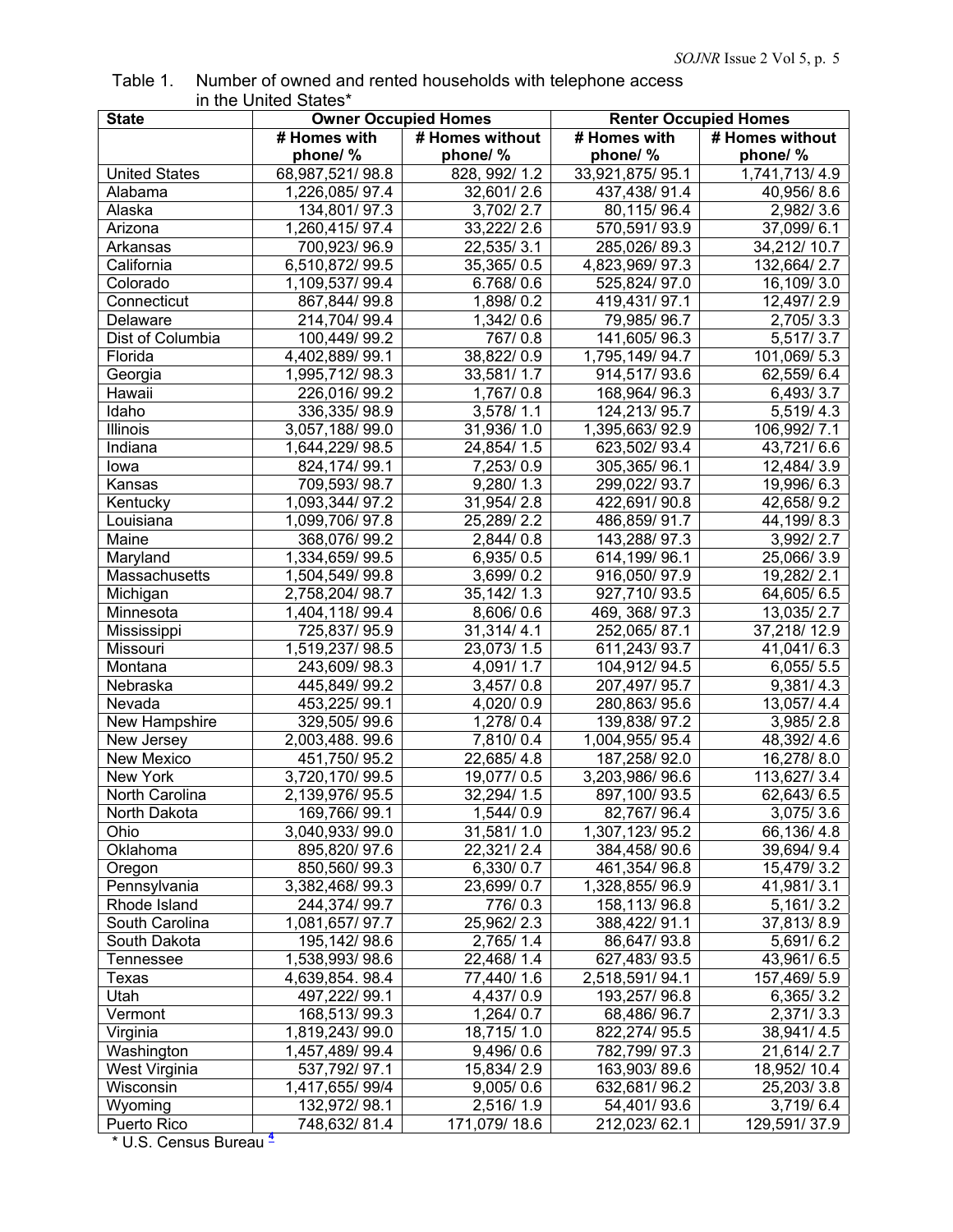## **Issues Related to Non-Response to Survey Research**

Non-response is a major concern to researchers conducting survey research using any survey mode because the nonresponse rate may affect the representativeness of the sample. Although there is no documented minimum acceptable response rate in the literature, the Office of Management of Budget of the federal government requests that government contracted surveys achieve a minimum of 75% response rate.**7p42** However, wide ranges of response rates are recognized in different survey studies.**<sup>3</sup>** Dillman **3p150** suggests and discusses five elements for survey studies to achieve high response rates. They are as follows:

- 1. a respondent-friendly questionnaire,
- 2. up to five contacts with the questionnaire recipient,
- 3. inclusion of stamped return envelopes,
- 4. personalized correspondence, and
- 5. a token financial incentive that is sent with the survey request.

Other elements affecting response rates relate to the type of survey mode

used such as mail, telephone, face-toface (personal interview), and Internet (web) surveys; geographical locations (e.g., rural vs. urban); and salience.**7-9** Each type of survey mode has its own strengths and limitations; therefore, a mixture of these survey modes may increase the response rate.**3, 7** When survey modes are mixed, one must consider time, cost, and compatibility of the survey modes. To increase the response rate in survey research, it is imperative for the researcher to choose the best survey mode(s) for the selected sample from the very beginning of the study design.

## **Selected Surveys Modes: Strategies to Increase Response Rates**

## *Telephone Survey*

Telephone survey can be an economical, convenient mode to access a large number of persons in a short time frame, is flexible, and is not geographically bound. The phone numbers of subjects can be from a generated list or by random-digitdialing (RDD). An advantage to the generated list is that if addresses are known, an advance letter can be mailed prior to the telephone call and small advance incentives can be given. It is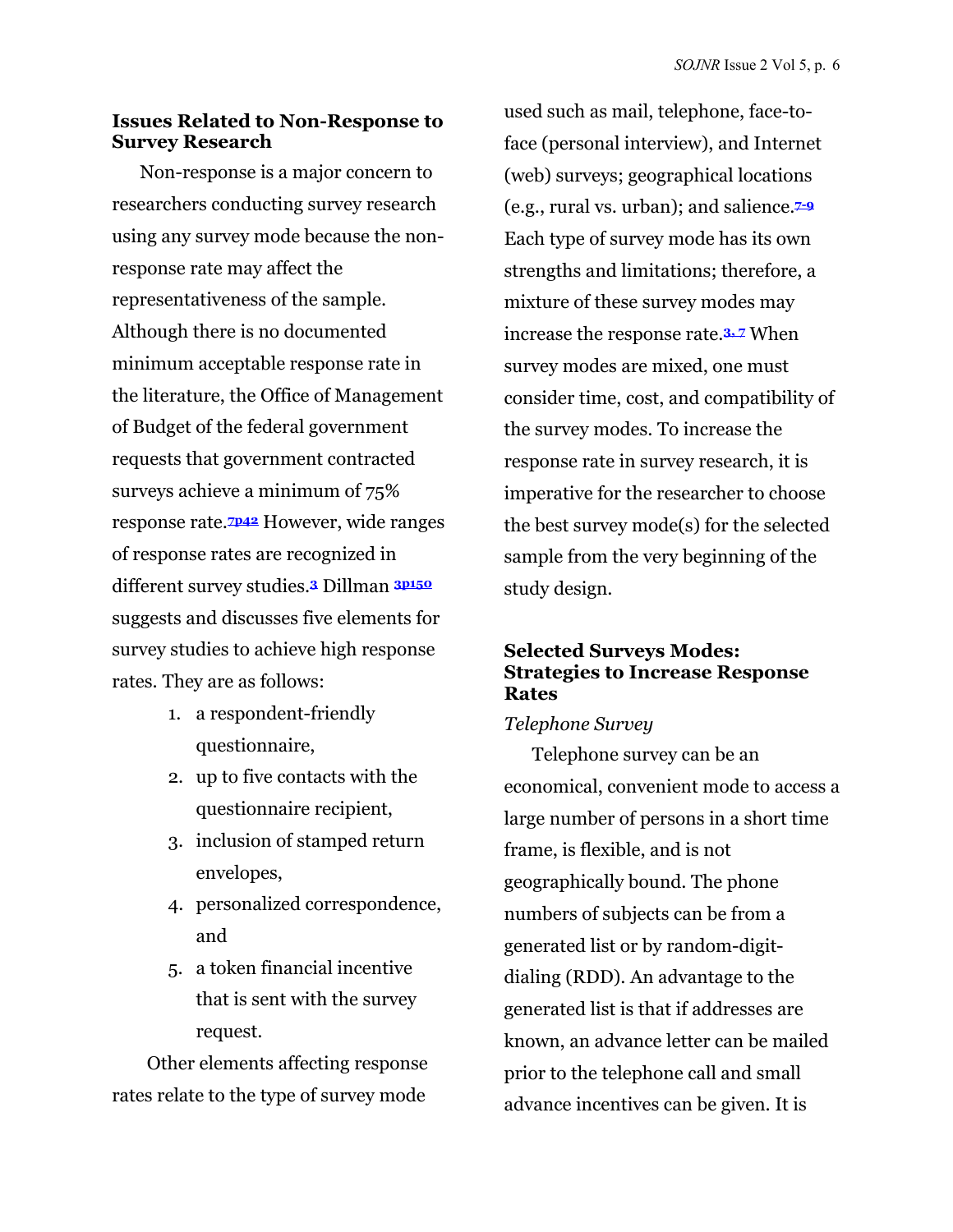difficult to achieve a high response rate with RDD.**7p47** Limitations to telephone surveys include the distaste of the general public to calls from persons they do not know, the high number of calls (6-10) needed to one household to make contact,**7p46** information is limited to that appropriate for telephone conversations, privacy may be limited, and persons with certain disabilities may be excluded. Specifically, persons who are hard of hearing (a large percentage of the oldest old) and persons with mild cognitive impairment are disadvantaged with telephone surveys; whereas, these groups may be able to effectively complete a mailed survey or a face-to-face interview survey.

There are ways to increase response rates with telephone surveys. If possible, use a combined mail and phone mode with an advance letter and incentive. Quickly identify the caller as the person who sent the advance letter so that the caller will not be falsely viewed as a telemarketer. If RDD is used, start conversation with identification and succinct purpose for the call. Be courteous, do not start with "small talk" such as "how are you today?," speak clearly and slowly, give an approximate time that the telephone interview will

take, and ask permission to proceed. Use simplicity and give explicit directions for responses before asking the question. The survey should be formatted for short answers such as yes or no or the end points of a Likert scale; a full Likert scale is difficult for most telephone respondents. Response rates for telephone interviews are highly dependent upon the interviewer's skills.

#### *Mailed Survey*

A common approach to survey research is the mailed survey. There are numerous strengths to this mode with some being ease of accessibility to the participant, written questions are easier to communicate than verbal questions, responses can be more detailed and contemplated, and the participant can respond at a more convenient time. However, the mailed survey is not without limitations such as convincing the person to participate without the human element of the interviewer, inability to differentiate between undelivered mail and non-respondents, and need of the respondent to have skills in reading and writing.

Response rates to mailed surveys using random sampling are usually low (around 30%**1**,**12-13**); therefore, additional measures are needed to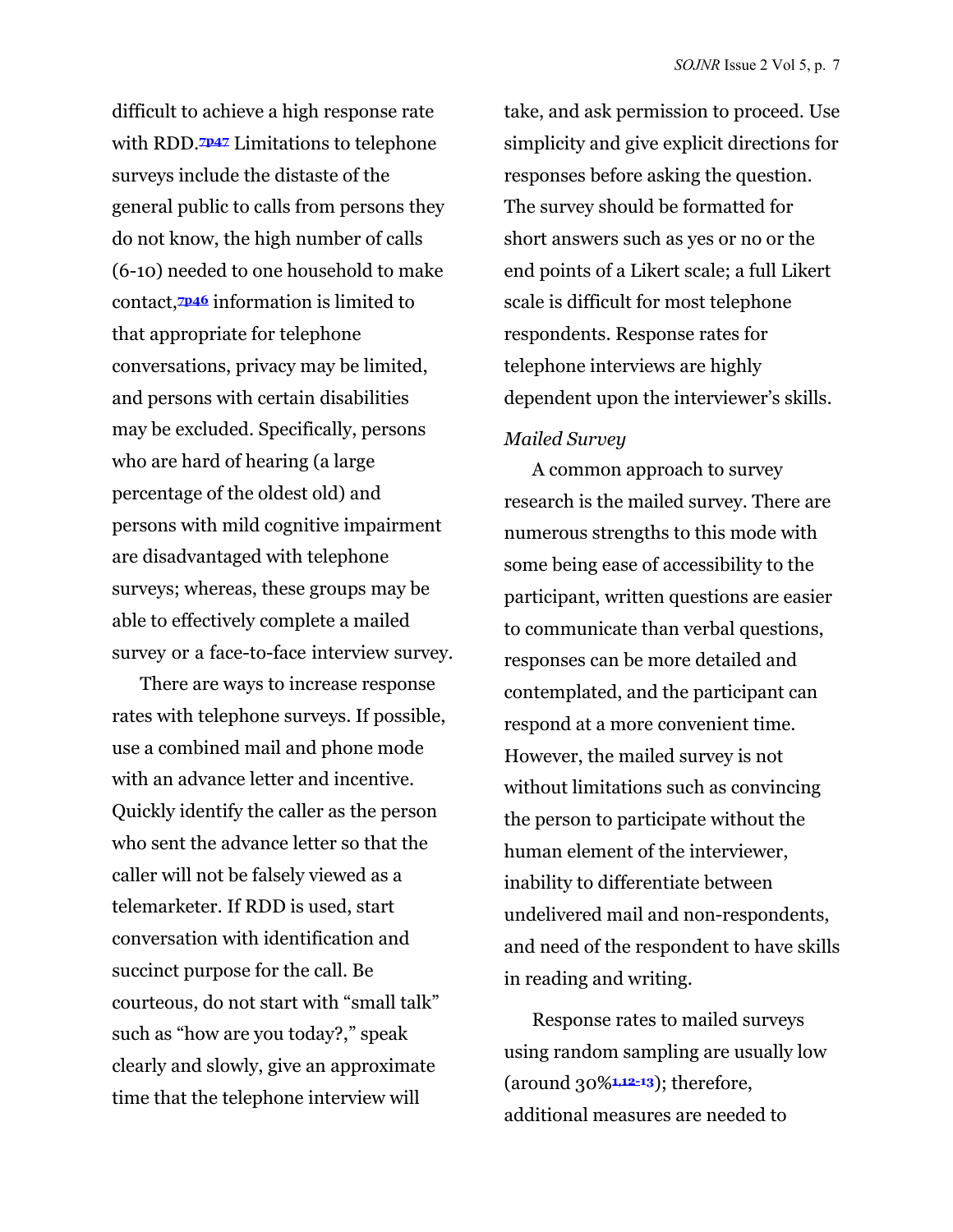increase this rate. The more done to encourage the respondent to complete and mail the survey immediately, the more likely it is to be returned. Dillman reports response rates over 70% on mailed surveys when some of the following techniques are considered.**<sup>3</sup>**

## *Time Considerations*

The researcher should choose a time for mailing surveys when people are more likely to respond and less likely to put the survey aside to never resurface. Year-end holidays are not good times for surveys to arrive in the mail; therefore, it is poor planning to mail surveys during the months of November or December. Also, times of high volume mail such as the first of the year or the first of the month should be avoided. A strategic plan is to mail the surveys so that they will arrive on a Tuesday or Wednesday. If people do not complete the survey immediately, they frequently use the weekend to catch-up on mail that arrives in the middle of the week. Generally, summer is not an ideal time to mail surveys, because people are often away on vacation. They are not as likely to complete a survey that comes with a volume of other mail upon their return home. Researchers need to know the migratory trends of the geographical

area they are surveying, since some people spend months at a time in another location.

#### *Method of Mailing and Preparation.*

First-class mail should be used for greater efficiency. Although bulk mail is less expensive, it may not be delivered for up to three weeks, and busy people are not as likely to open bulk mail upon receipt or sometimes even at all. Firstclass mail carries a sense of increased importance. A postage stamp that is attractive and not controversial will generate more response than metered mail. To encourage prompt return, a self-addressed, stamped envelope should be included. Again, a postage stamp is preferred for the return mail. A request should be made for the return of mail that cannot be forwarded or for the forwarded mail address to be sent to the researcher so that address records can be updated and the researcher can account for undelivered mail that would otherwise have to be considered a nonresponse.

The introductory letter is of great importance. Rather than a generic letter, use the person's name. Databases and computer merge capabilities make this personal touch easy. Another personal touch is added by individually signing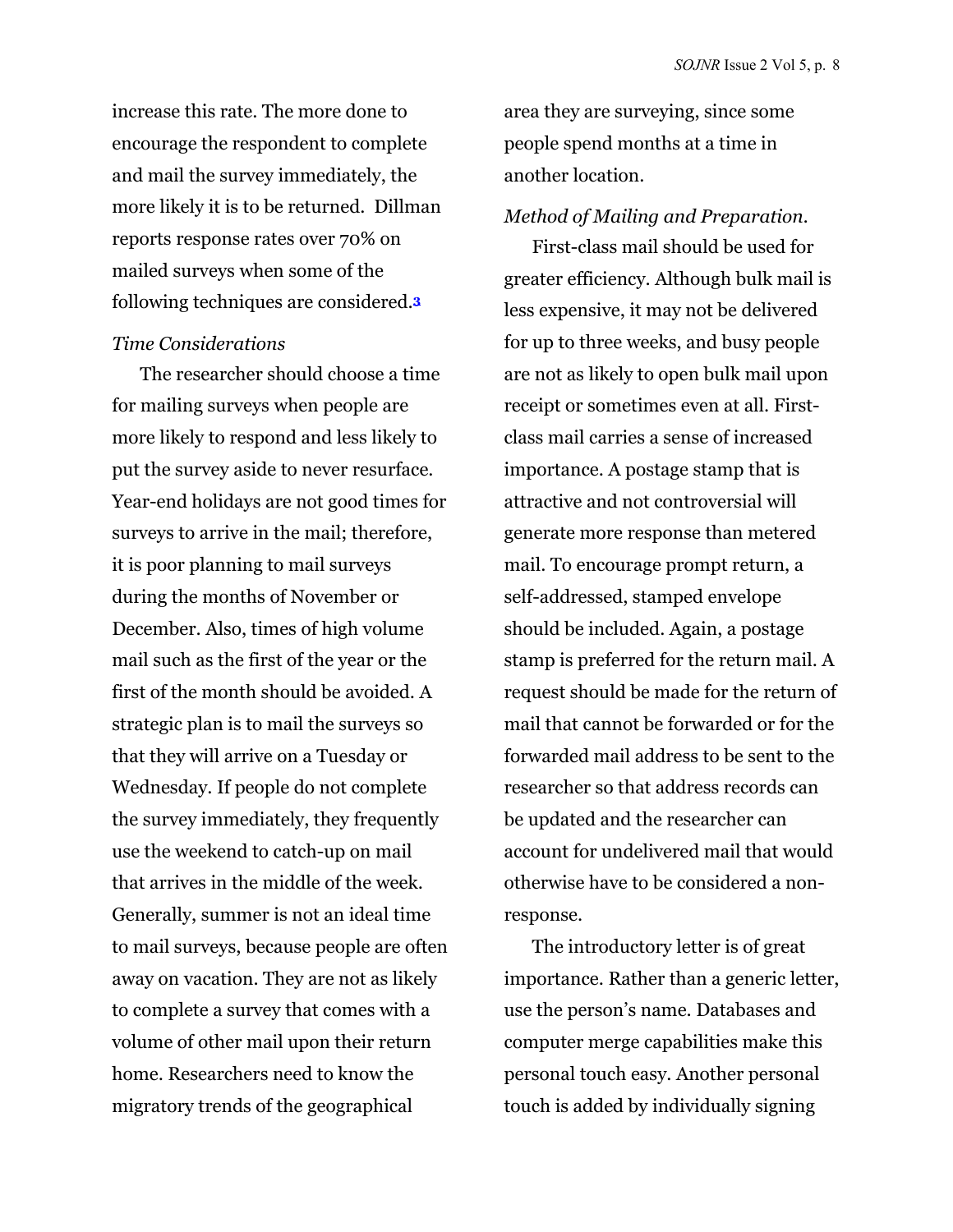each letter. The letter should be short while still informative. Be clear and concise about your request and include a convincing reason for the person to participate. Also mention the approximate time it will take the recipient to complete the survey. State a reasonable time for return, such as two weeks after mailing. If too much time is allowed, there is greater likelihood that the response will be put off and forgotten. If too little time is given and the person cannot immediately complete and mail the survey, this too may discourage response. Finally, anonymity or confidentiality of information must be assured. If possible, the letter will get better response if it is written or sent by someone whose name the respondent recognizes. Of course the letter should be on official letterhead, typed, neat, and professionally written. A small incentive included with the mailing will also increase the likelihood of a returned survey. Some suggestions are a miniature pencil to use in survey completion, a gift certificate, a small laminated calendar or other useful tool such as a calorie counter, a small book of postage stamps, or a small amount of cash.

#### *Survey Characteristics*

The survey must be attractive and professional in appearance. Simplicity is the best rule. In addition to providing quality measurements, the directions and questions must be clearly and simply stated.**3,7** The length of the questionnaire should be short. If the questionnaire appears to be long, create appropriate subsets of questions for certain subsamples of your respondents.**7** Surveys should be as short as possible to enhance response rates and should include only those questions essential for addressing the hypotheses and research questions. If items do not address the purpose, hypotheses, and research questions, they should not be included. Item choices should have little narrative with the option of "not applicable" or "other" included when appropriate. Begin the survey with simple non-threatening information. Some of the more sensitive demographics, such as age, income, ethnicity, and religious preference, should be placed at the end of the survey. After completing most of the survey, a respondent who may have initially hesitated to answer sensitive demographic information will be more likely to complete the survey if this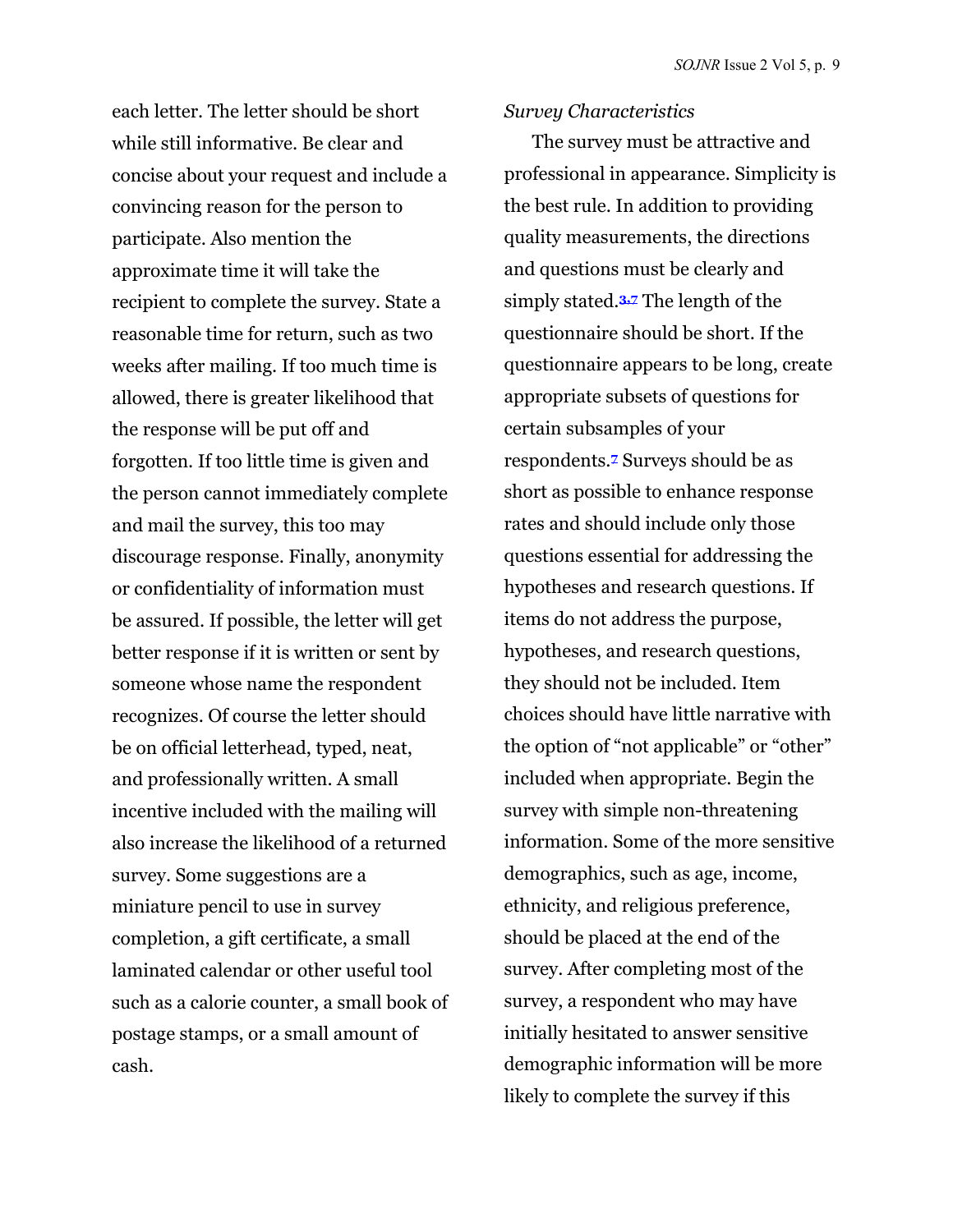information is at the end; if such information is at the beginning, however, a person may not even start the survey. A non-threatening method of asking age is to ask date of birth; income information is better asked by giving income categories for selection. A good model for race information is the census survey.**10** Allow a write-in space for race so that each person can feel included in the manner in which they choose. Sometimes, it is the little things that make a person feel excluded and refuse to participate. Provide simple directions for returning the survey. Otherwise, a completed survey may never be put into the mail for return.

## *Anonymous versus Confidential Surveys*

Researchers must determine if the survey will be anonymous or confidential. In anonymous surveys, the respondents remain unidentifiable; in confidential surveys, the respondents are identifiable but are assured that information will be kept private. The most important issue is that the participants understand the privacy issues and are clear about the researcher's intent. Researchers must be honest and forthright in the issues of anonymity and confidentiality. If the

information sought is of a sensitive nature, anonymity will likely result in better response rates; however, the disadvantage of anonymity is that the first respondents cannot be identified and omitted in subsequent second mailouts. Fowler**7** suggests an alternative strategy for follow-up when anonymity is desired.A postcard with the respondent identifier is sent with the survey and a request is made to place the card in the mail when the survey is completed. Fowler's card reads as follows:

"Dear Researcher, I am sending this postcard at the same time that I am putting my completed questionnaire in the mail. Since my questionnaire is completely anonymous, this postcard will tell you that you need not send me a further reminder to return the questionnaire."**7p50** 

Fowler reports that the number of postcards usually equals the number of returned surveys.

## *Subsequent Mail-Outs*

If participants can be identified by returned surveys, Dillman **<sup>3</sup>** recommends that a postcard reminder be mailed to all non-respondents about 10 days following the first mail-out. Then ten days after the postcard, a letter, questionnaire, and a return stamped envelope are sent to non-respondents. If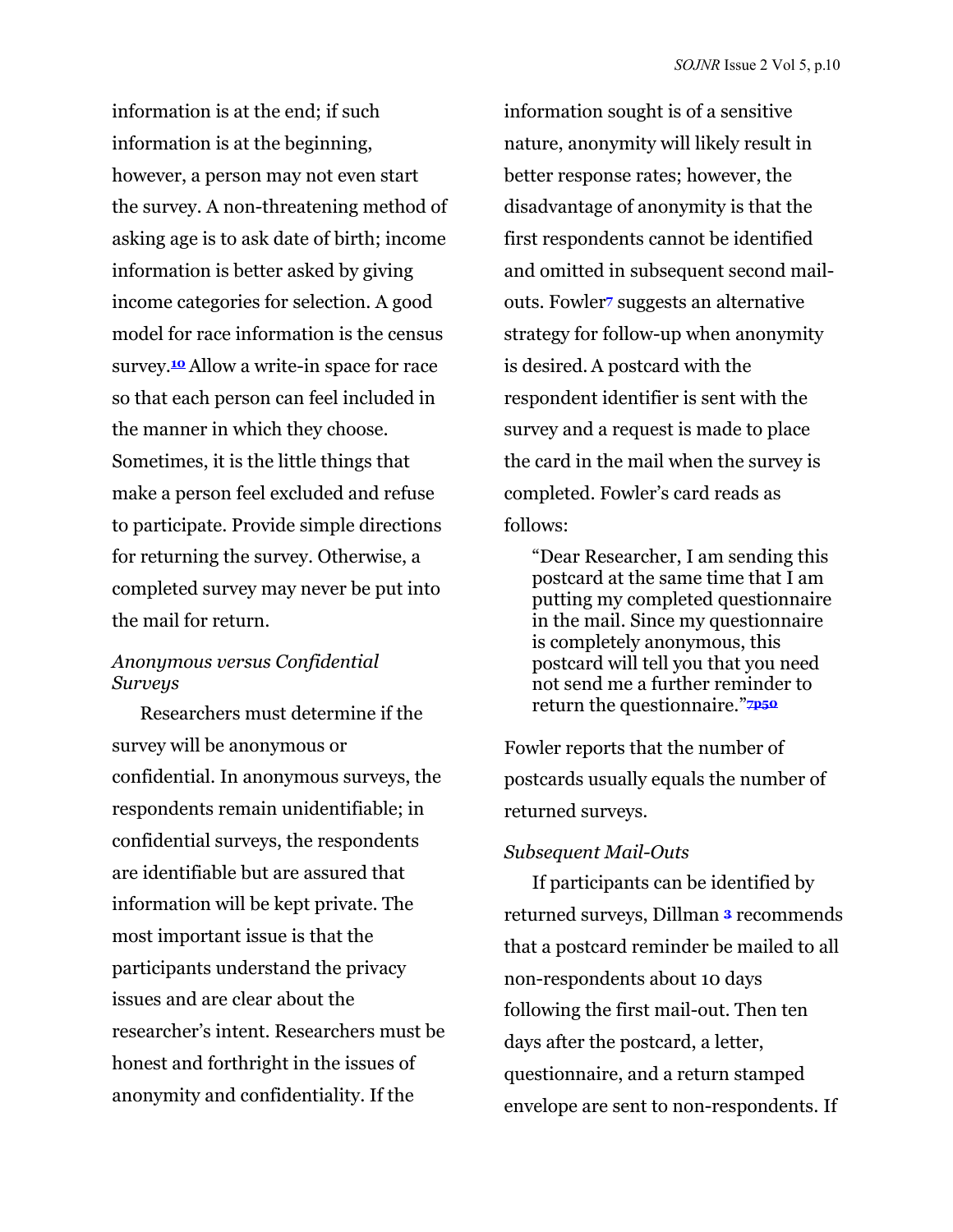the survey is confidential, an identification code is used, rather than the recipient's name, to identify participants. The code and its purpose are briefly explained to participants. If the surveys are anonymous, it may be necessary to send a reminder card to all potential participants, remembering to thank those who returned the survey. It may also be advantageous to send another copy of the survey to all, in case the person has misplaced the first mailing. However, since respondents are not identified in anonymous surveys and each individual must receive the survey again, the disadvantages of re-sending the survey are added cost and the chance that some subjects may unintentionally submit two surveys.

## *Prediction of Response Rates From Mailed Surveys*

An average response rate from a random sample for mailed surveys has been reported to be around 30%.**12-13**

The suggestions provided above can increase this rate. There tend to be fast responders, scattered respondents during the return period, and a few responders after the requested time for return. This pattern repeats itself with the second mailing, but in smaller numbers. The history of survey research for the authors yields some predictions for response rates. About 30 % of the total number of respondents will return the surveys within the first week after mailing. The time between the end of week one and the effects of the second mail-out will yield 50% of the total return. The second mailing of the survey to non-respondents will yield another 20%. A close projection of the total response rate may be made from the early respondents. For example if 1,000 surveys are mailed and 180 are returned within the first week, you can project that your return rate will be about 60% (see Figure 1).

Figure 1. Equation for Predicting Response Rate

Step1. Number of first-week respondents: 30% :: Total number of respondents (x) : 100%

Step 2. X (total number of respondents)\total number of potential subjects (mailed surveys) = RR

### Step 1 calculation: (180  $*$  100% = 30%  $*$  x) or (180 = .3x) thus x = 600 [ratio and proportion]

Step 2 calculation: 600 divided by 1000 = 60% return rate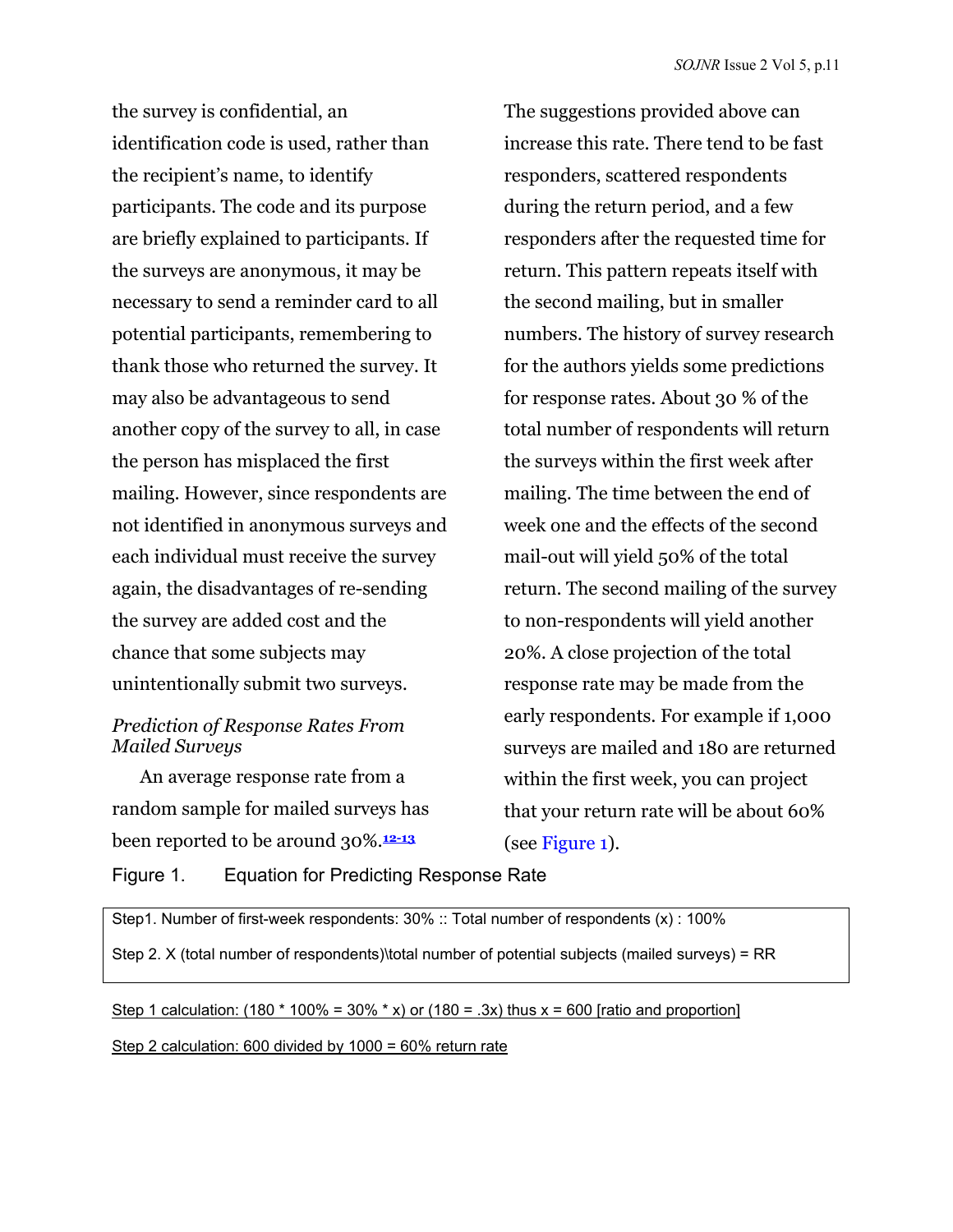### **Face-to-Face (personal) Interview Survey**

Another mode of survey research is the face-to-face interview. The strengths of a face-to-face interview include enhanced descriptive data and the opportunity to apply longer and more complex instruments. Also, the face-toface interview may enhance data collection from special populations such as older adults and those with disability, particularly in areas such as response rate and missing data. Some types of responses, such as use of a Likert scale, yield better data from a face-to-face survey when compared to a telephone survey. There are limitations to the faceto-face interview in that it is more costly and time-consuming than a telephone or mail survey, and anonymity is impossible. Also, 'social desirability response bias,' that is, the tendency to misrepresent responses according to desirable social values, may hinder the

survey results of the face-to-face interview, particularly if the research questions pertain to sensitive information.**1** It is important to provide a permissive environment and to assure respondents' confidentiality to increase the likelihood for an honest response.**1p359** 

An example of a multimodal sampling process follows (see [Figure 2\)](#page-12-0). A random selection of the sample, as described above, can be followed by telephone and/or mail contact to seek agreement and to make arrangements for the interview. If using mail contact, the researcher sends letters to the sample with postage-paid, selfaddressed return postcards (see [Figure](#page-12-0)  [3\).](#page-12-0) The researcher then can make arrangements via telephone to conduct the face-to-face interviews with people who return postcards indicating their willingness to participate.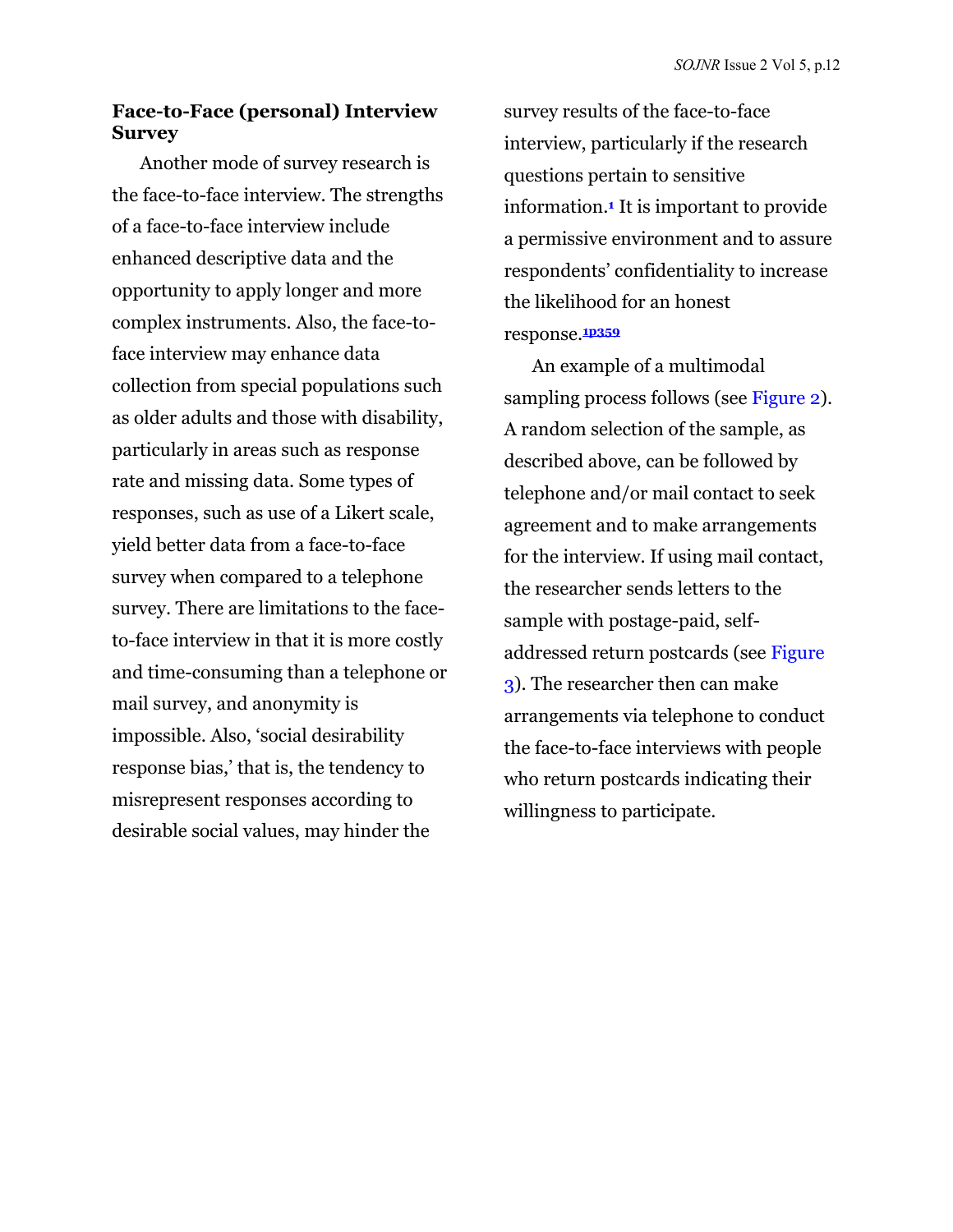<span id="page-12-0"></span>Figure 2. Sampling Process



2. Select sample by using random sampling method from an accessible population

 $\blacktriangledown$ 



Figure 3. Example of Postcard for Subject Response

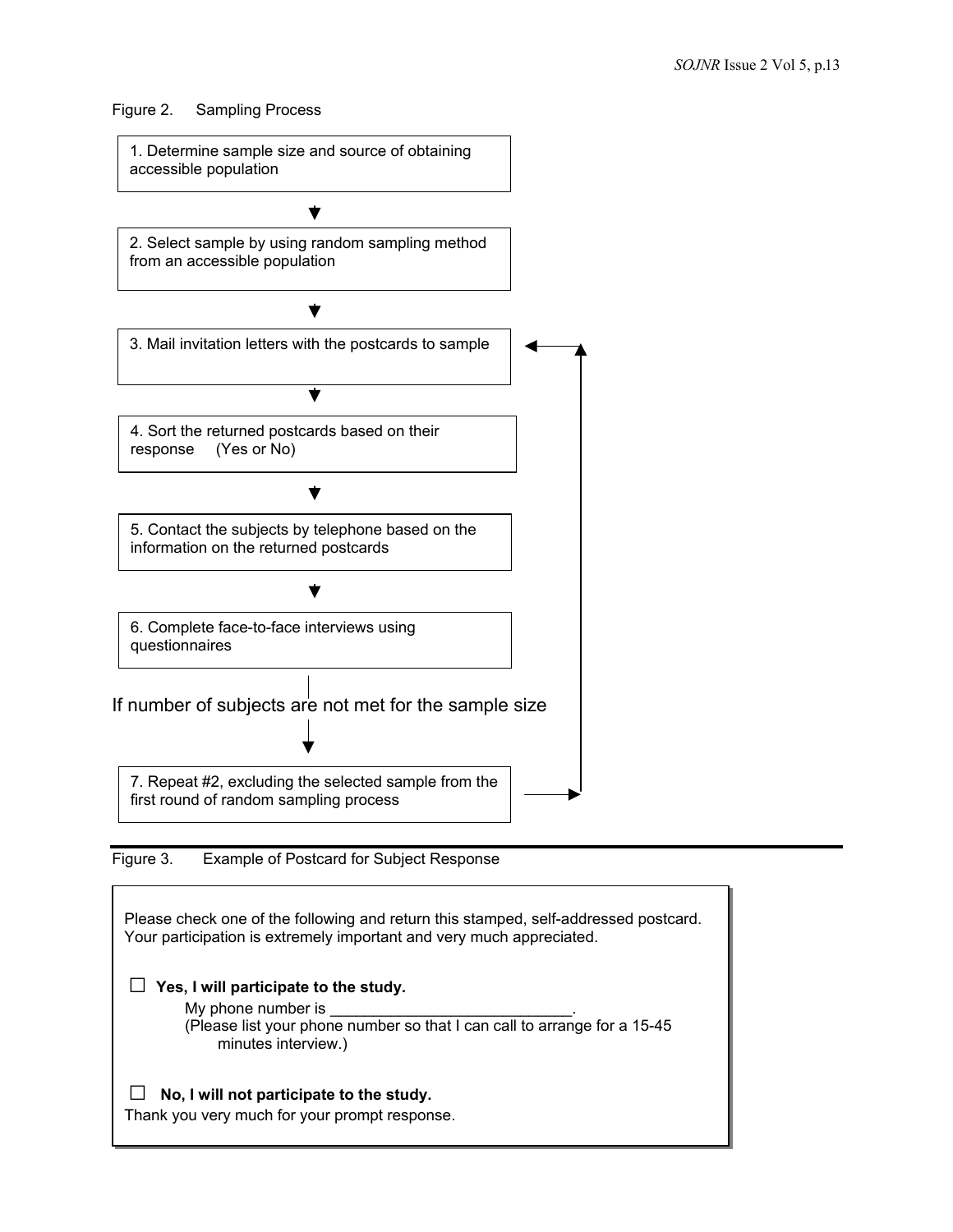#### **Electronic Survey**

The use of the Internet for survey research is increasing. With Internet access on the rise, electronic transmission of surveys is a consideration for future research. Currently, however, only select populations have high Internet usage (e.g. college students, higher education, faculty and staff). Persons who use the Internet more are much more likely to complete a web based survey than those who rarely use the Internet. Therefore, persons who rarely use the Internet may be unintentionally excluded from electronic surveys, which would be a limitation of the survey findings of this method.

The proportion of households with Internet access more than doubled between 1997 and 2000. As of August 2000, 51% of U.S. households had one or more computers and 42% of U.S. households had at least one member who used the Internet at home **<sup>11</sup>** indicating that computer availability and Internet access are becoming synonymous. Currently, households with Internet access are more likely to be higher incomes, married-couple households, and families with a schoolage child. Access varies by geographical

area, with the west the most likely and the south the least likely to have Internet access. Households in metropolitan areas are more likely to have Internet access, while nonmetropolitan areas are the least likely. Whites and Asians are more likely than Blacks and Hispanics to have Internet access.**11** Potential strengths and limitations are well documented (see [Table 2](#page-14-0)).**<sup>7</sup>**

Some of major strengths of the electronic mode are low cost, fast returns, and provision of adequate time for thoughtful answers. Limitations include limited sample selection resulting in a generalizability issue and the difficulty of identifying a specific sample population. Electronic surveys also limit control over who actually completes the survey and the number of times one participant may submit the information. While certain study groups may be an ideal population for electronic survey, others are not representative of the population at the current time. Response rates for electronic surveys are usually dependent upon the use of mechanisms that "decrease human effort in the personcomputer interaction "**14p2** including the assurance that the systems function as designed. For example, if a web page is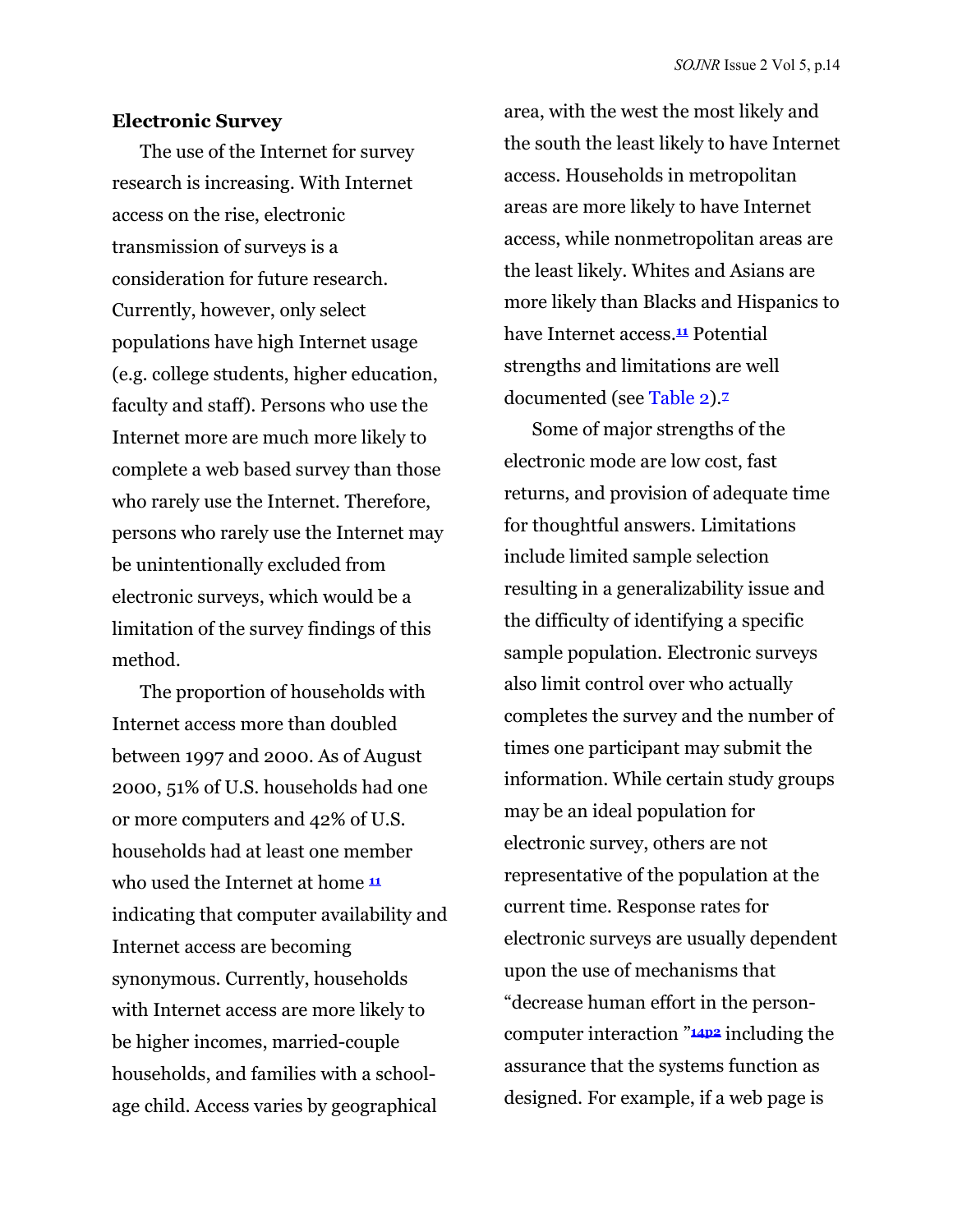<span id="page-14-0"></span>not accessible when the participant decides to respond, the chances are high that this person will become a nonrespondent. There is much potential for the electronic survey mode; however, many areas of concern such as security

and sampling issues still exist. Other detailed suggestions and discussions about complex issues of using electronic mail and the web can be found in the book by Schonlau, Ficker, and Elliott.**<sup>15</sup>**

| <b>Survey Mode</b>        | <b>Benefits</b>                                                                                                                                                                                                                                                                                                    | <b>Limitations</b>                                                                                                                                                                                                                                                                                                                                               |
|---------------------------|--------------------------------------------------------------------------------------------------------------------------------------------------------------------------------------------------------------------------------------------------------------------------------------------------------------------|------------------------------------------------------------------------------------------------------------------------------------------------------------------------------------------------------------------------------------------------------------------------------------------------------------------------------------------------------------------|
| Telephone                 | Human contact<br>Lower cost/interview than personal contact<br>Availability of random-digit-dialing (RDD)<br>Faster data retrieval<br>Not geographically bound<br>Improved response rates with multimodal use                                                                                                      | High number of calls to make contact<br>Hearing dependent<br>Lacks visual component<br>No advance incentive possible<br>RDD yields lower response rate<br>Limited interviewer observations<br>Questionnaire constraints<br>May lack privacy for response<br>Decreased use of land lines<br>Not anonymous<br>Dislike for and confusion with<br>telemarketer calls |
| Mail                      | Can be widely distributed<br>Self administered in own time<br>Visual component available<br>Can use spacing, graphics, print to enhance<br>Advance incentive possible<br>Choice of anonymity<br>Relatively low cost in personnel                                                                                   | Lacks human contact<br>Respondents need language skills<br>Lack of control over who responds<br>Dependent on accurate mailing<br>addresses                                                                                                                                                                                                                       |
| Face-to-Face<br>Interview | Human contact<br>Rapport and confidence established<br>Effective method for enhancing cooperation<br>Interactive<br>Non-verbal cues available<br>Enhanced descriptive data<br>Complex instructions can be used<br>Access to persons with disabilities<br>Advance incentive possible<br>Longer surveys are possible | Costly in relation to personnel time<br>Requires trained interviewers<br>Geographical limitations<br>Anonymity is impossible<br>Social desirability response bias                                                                                                                                                                                                |
| Electronic                | Self administered in own time<br>Visual component<br>Less time consuming, thus lower costs<br>Potential for fast return of data<br>Choice of anonymity                                                                                                                                                             | Lacks human contact<br>No advance incentive possible<br>Limited to Internet users<br>Respondents need language skills<br>Need for visual acuity<br>Lack of control over who responds<br>Concern by respondents for privacy                                                                                                                                       |

Table 2. Benefits and limitations of telephone, mail, face-to-face interview, and electronic survey modes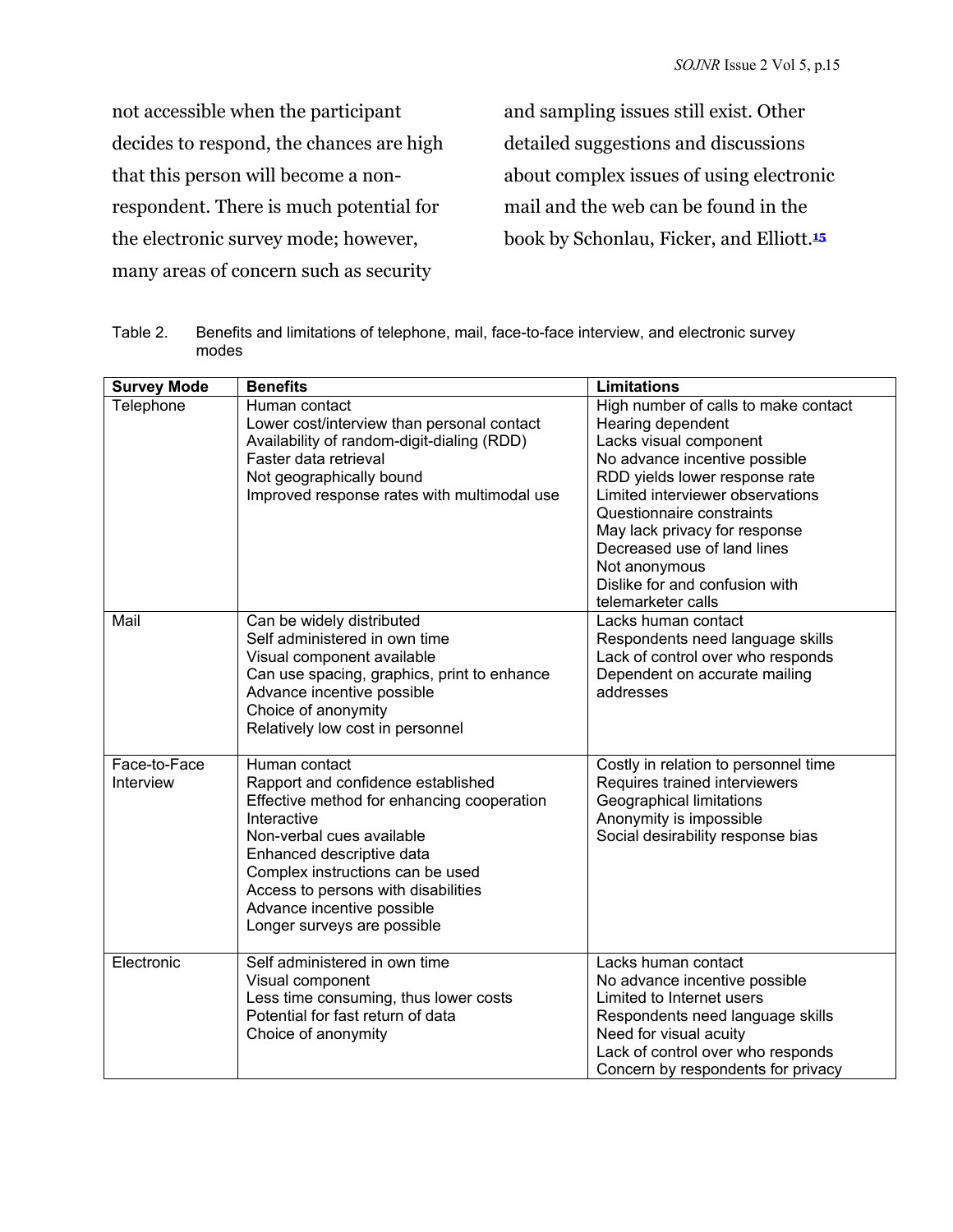## **Summary**

Bias stemming from survey research sampling can be reduced if sources for the sampling population are carefully selected and the sampling process is correctly done. Randomization can be achieved from a larger population if it has similar characteristics to the population of interest for the study.

Researchers may select telephone, mail, face-to-face interview or Internet to deliver the survey. The strengths and limitations of each method must be assessed to choose the best approach. Consideration should be given to multimodal approaches. Survey research can be a critical and valuable part of a research project.

# **References**

- 1. Polit, D. F., & Beck, C. T. (2004). *Nursing research: Principles and methods* (7th ed.). Philadelphia: Lippincott.
- 2. Talbot, L. A. (1995). *Populations and samples.* In L. A. Talbot (Ed.), *Principles and practice of nursing research*. St Louis: Mosby.
- 3. Dillman, D. A. (2000). *Mail and Internet surveys: The tailored design method* (2nd ed.). New York: John Wiley & Sons Inc.
- 4. U.S. Census Bureau. (2001). QT-H9. Occupancy, Telephone Service, Housing Facilities, and Meals Included in Rent: 2000 Data Set: Census 2000 Summary File 3 (SF 3) - Sample Data. Retrieved May 8, 2003 from [http://factfinder.census.gov/servlet/QTTable?\\_ts=59317728024](http://factfinder.census.gov/servlet/QTTable?_ts=59317728024)
- 5. Anonymous (April 29, 2003), Cell phone usage overtakes landlines in the US. Retrieved fro[m www.cellular-news.com/story/8733.shtml](http://www.cellular-news.com/story/8733.shtml)
- 6. Hannon, D. (April 19, 2001). Wireless Outlook: Industry experts see cell phone usage plateau. Retrieved from<http://www.manufacturing.net/pur/article/CA71873>
- 7. Fowler, F. J. (2002). *Survey research methods* (3rd ed.). Thousand Oaks, CA: Sage.
- 8. Dillman, D. A., & Carley-Baxter, L. R., (2000). *Structural determinants of mail survey response rates over a 12- year period, 1988-1999.* Retrieved December 22, 2003 fro[m http://www.sesrc.wsu.edu/dillman/](http://www.sesrc.wsu.edu/dillman/)
- 9. Dillman, D. A., Phelps, G, Tortora, R., Swift, K., Johrell, J., & Berck, J. (2000). *Response rate measurement differences in mixed mode surveys using mail, telephone, interactive voice response and the Internet.* Paper presentation at Annual Meeting of the American Association for Public Opinion Research, May 2000, Montreal, Canada. Retrieved: December 22, 2003, from <http://www.sesrc.wsu.edu/dillman/>
- 10. U.S. Census Bureau. (2000). *Racial and ethnic classifications used in Census 2000 and beyond*. Retrieved May 8, 2003 from <http://www.census.gov/population/www/socdemo/race/racefactcb.html>
- 11. U.S. Census Bureau. (2001, September). *Home computers and internet use in the United States: August 2000*. Retrieved from *Current Population Reports*. U.S.